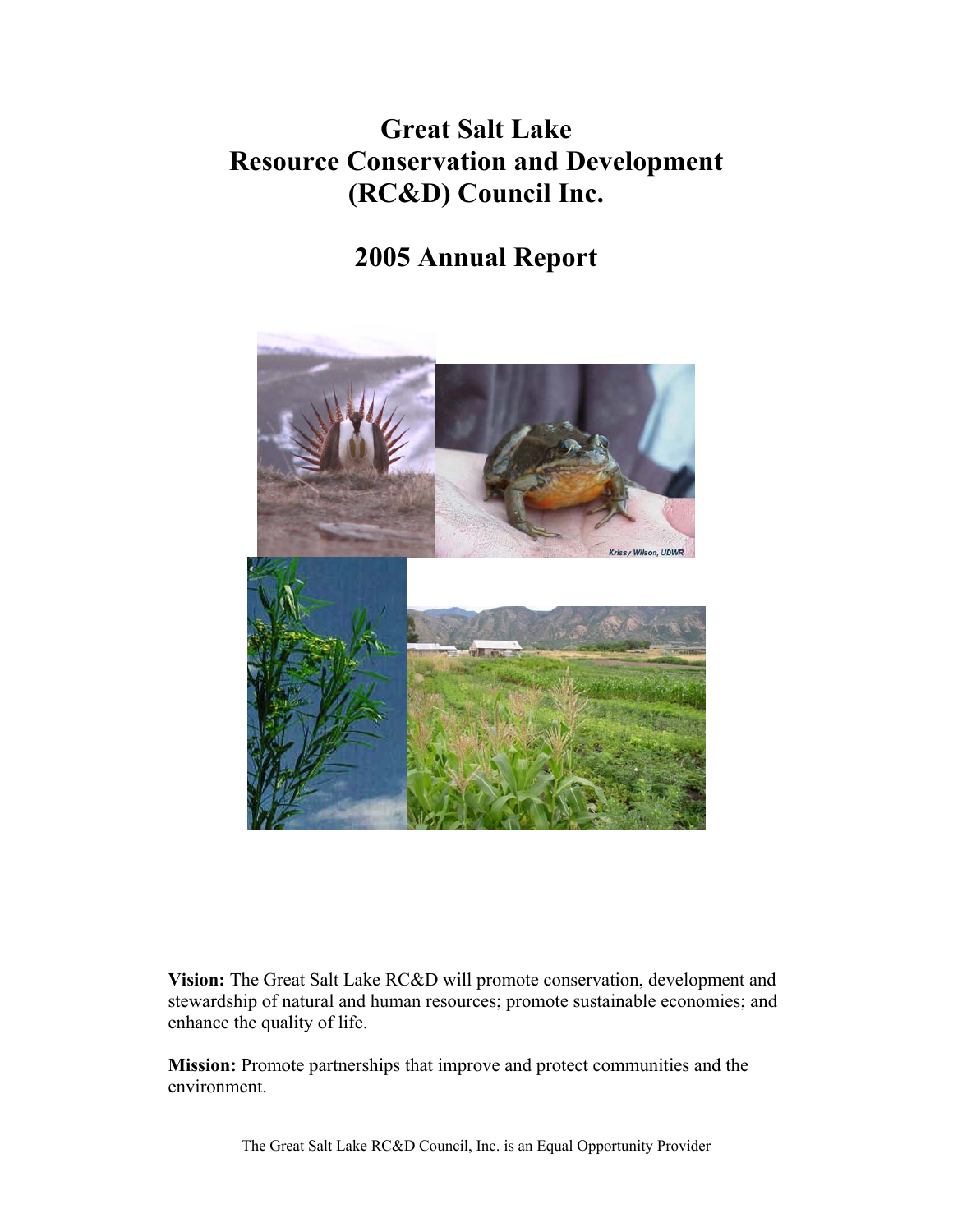## **Accomplishments:**

- 1. Outreach: The Great Salt Lake RC&D has had a wide array of guests and organizations attend Board and Council meetings, including the Great Salt Lake Keeper concerning methyl mercury. It also held an informational meeting with Davis County Commissioner Hansen.
- 2. Sponsored three open houses for Community Supported Agriculture (CSA) in January and February 2005.
- 3. Retained accountant and set up accounts and reporting mechanisms.
- 4. Acquired Directors and Officers Liability Insurance, April 2005.
- 5. Hosted Community Fire Plan Workshop in cooperation with Utah Forestry, Fire, and State Lands attended by 30 participants in Ogden, January 2005.
- 6. Facilitated two community fire plans for Bierdnau and Sunridge communities.
- 7. Reviewed and discussed USDA and NRCS Civil Rights Policy Statements, March 2005.
- 8. Received Rural Development Non-Construction Grant and installed bleachers in Ibapah in partnership with Tooele School District, April 2005.
- 9. Contracted with USU, BYU and Utah DWR to initiate field assessment of sensitive wildlife species in Deep Creek Watershed; completed first field season.
- 10. Facilitated the 3rd Annual "Celebrate the Jordan: Get into the River" festival, May 14, 2005 at the Workman Park in South Salt Lake City.
- 11. Participated in Davis SCD Field Day.
- 12. Notified communities in Salt Lake and Tooele Counties about severe flood threat from high snow pack in surrounding mountains.
- 13. Reviewed Financial Management Handbook from NARCDC and implemented voucher and other financial procedures.
- 14. Completed phase I and II for "Pulling Together Initiative" from National Fish and Wildlife Foundation in cooperation with the Bonneville CWMA, 2005.
- 15. Facilitated control of Donkey tail spurge and Dalmatian Toadflax by acting as fiscal agent for US Forest Service and APHIS grants for \$10,000.
- 16. Solidified membership and instituted dues and billing schedule.
- 17. Stabilized financial condition, increased net worth by over 1,000%.
- 18. Fostered the development of the Utah Biodiesel Co-op and biodiesel fuel.
- 19. Investigated viability of project proposals for Hooper Slough pond, Parrish Creek Pond, and partnership with Jordan Valley Water Conservancy District for demonstration garden expansion.
- 20. Facilitated the Resource Assessment process for the five counties.
- 21. Designed and implemented website: www.greatsaltlakercd.org.
- 22. Published four quarterly newsletters, The Lake Effect.
- 23. Annual Plan of Work adopted.

## **Projects:**

The Great Salt Lake RC&D continued its support of Community Supported Agriculture (CSA) which links farmers with local customers and shareholders along the Wasatch Front. Through CSA, farmers reduce their marketing risk and obtain a price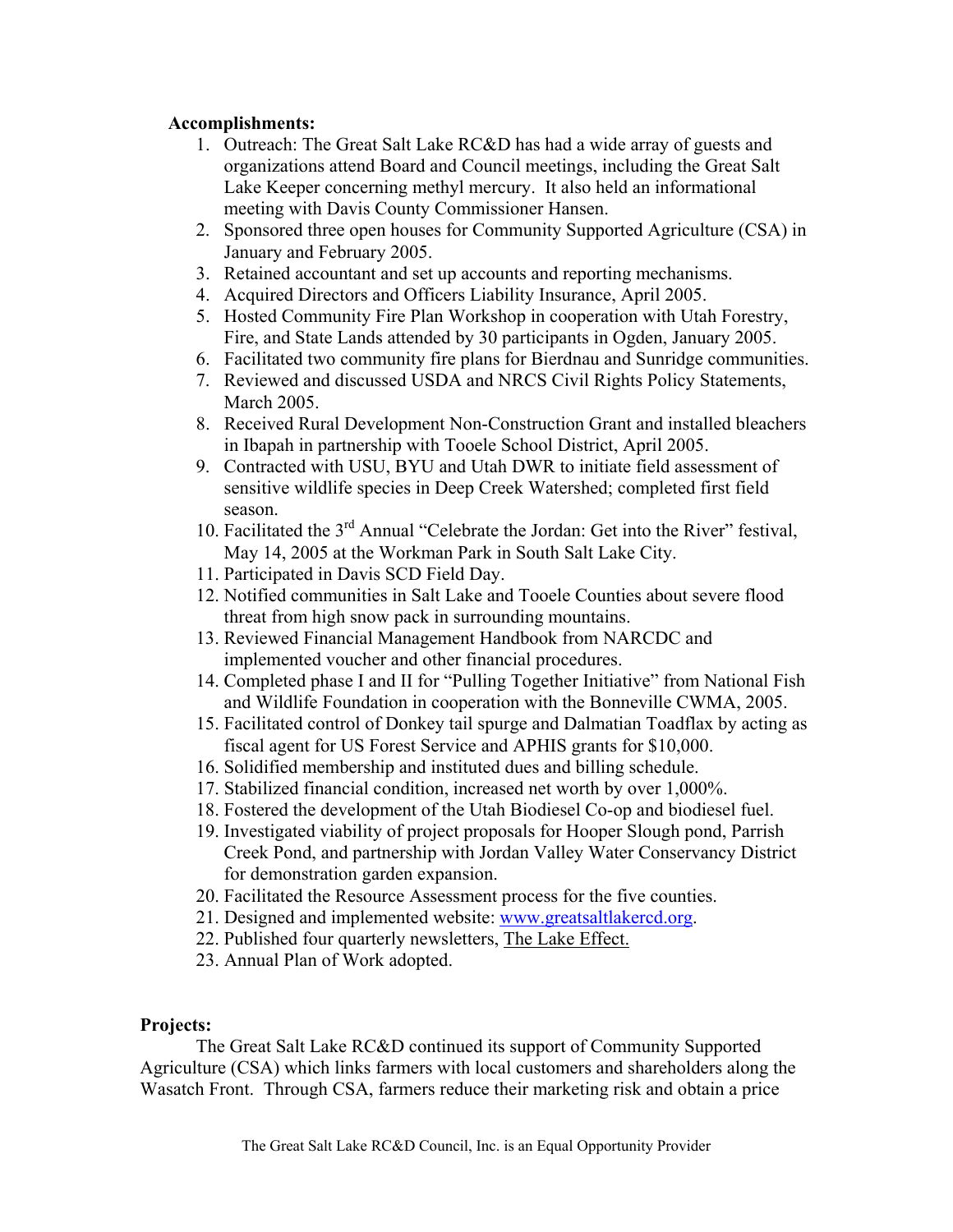closer to retail rather than wholesale. CSA allows them to take control of prices, thus increasing the viability of their operations. Consumers have a unique opportunity to interact directly with the people and places where their food is grown. A diverse offering of food challenges shareholders to eat a more balanced and healthful diet while allowing them to directly support farmers and farms in their community. The Great Salt Lake RC&D Council sponsored the third annual workshops in February 2005 in Salt Lake City, Ogden, and this year Huntsville. Farmers and local customers came together to share their interests and concerns. Over 125 persons attended these three sessions.

 The Weber River Basin & Bonneville Cooperative Weed Management Areas (CWMA) were sponsored, in part, by the Great Salt Lake RC&D in 2005. By blurring administrative boundaries, these multi-county associations can more effectively focus on invasive plant species along the Wasatch Front. By leveraging the efforts of several counties together, more effective cost-matching was achieved. Specific projects for the Bonneville CWMA included created the strategic plan for the organization and administration of the Pulling Together Initiative grant from the National Fish and Wildlife Foundation. The Great Salt Lake RC&D agreed to act as fiscal agent for the Bonneville CWMA.

 Jordan River Natural Areas Forum (JRNAF) is a voluntary group of municipalities, agencies, and organizations that work cooperatively to preserve, enhance, restore and educate the public about the Jordan River Corridor. The Great Salt Lake RC&D Council partnered with this group to address a wide range of conservation and development issues on an on-going basis. The Great Salt Lake RC&D sponsored the annual Get into the River: Celebrate the Jordan event for 2005 at Workman Park in South Salt Lake City, activities included: a 5 K fun run, canoeing, tours, displays and guided walks. Recently, trails issues have also come to the forefront and the Great Salt Lake RC&D has provided leadership.

 Bonneville Shoreline Trail Coalition is another multiple agency and organization association concerned with the needs of the Bonneville Shoreline Trail along the Wasatch Front, which is sponsored, in part, by the Great Salt Lake RC&D Council. Internet and paper form mapping resources were issues addressed by this group. In addition, this group acts as an advocate for trails issues along the Wasatch Front.

Parley's Rails, Trails and Tunnels (PRATT) is an organization of individuals, groups, and agencies working to complete a bicycle and pedestrian link between the Bonneville Shoreline Trail and Jordan River Parkway Trail. The Great Salt Lake RC&D agreed to work with this organization to help realize ambitious and vital objectives by providing leadership and support roles for PRATT. It is unique in that it will constitute a walking/running/biking trail through the middle of an urban environment and provide not only recreation, but a useable non-motorized transportation corridor. Progress is being made on several fronts including the successful award of \$10.5 million Congressional earmarks for the Parley's trail construction, as well as negotiations with landowners from the mouth of Parley's Canyon to Little Dell reservoir.